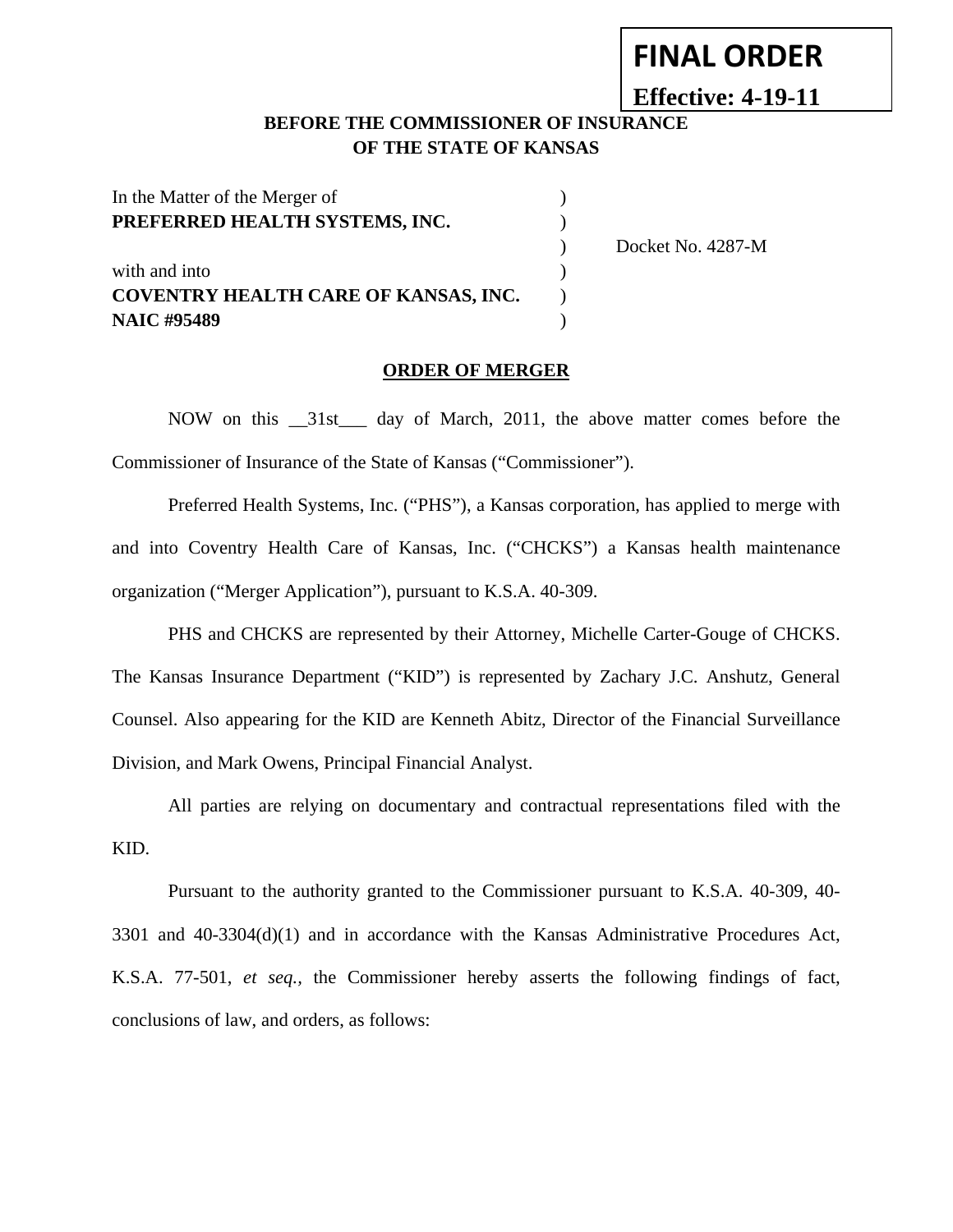#### **FINDINGS OF PUBLIC INTEREST AND POLICY**

The purpose of filing the Merger Application was to obtain the approval of the KID for the proposed merger of PHS with and into CHCKS. The terms and conditions of the proposed merger are fully set forth in the Agreement of Merger ("Agreement").

Significant documents in the Merger Application have been reviewed by representatives of the Financial Surveillance Division and the Legal Division of the KID, and the Commissioner of Insurance has had the benefit of their technical expertise and advice.

Contained in the Merger Application were various exhibits, including, but not limited to a draft Agreement of Merger of PHS with and into CHCKS, minutes of special meetings of the board of directors and shareholders of PHS and CHCKS approving the proposed merger, actuarial opinions, and financial projections of the merged companies.

The staff of the KID has inspected and reviewed the contents of the Agreement and related documents, to the extent necessary, and found that the filing of the Agreement and related documents are in accordance with K.S.A. 40-309 and that the Agreement and related documents have provided all of the information required under Kansas law to enable the Commissioner to render a decision on the proposed Agreement.

#### **FINDINGS OF FACT AND CONCLUSIONS OF LAW**

- 1. PHS is a stock insurance holding company and has been operating in the State of Kansas, with its registered office located in Topeka, Kansas. PHS has been a Kansas corporation since October 1, 1995.
- 2. CHCKS is a health maintenance organization formed under the laws of Kansas on January 2, 1976, with its statutory home office located in Wichita, Kansas. CHCKS has been authorized to transact business in Kansas since August 31, 1981.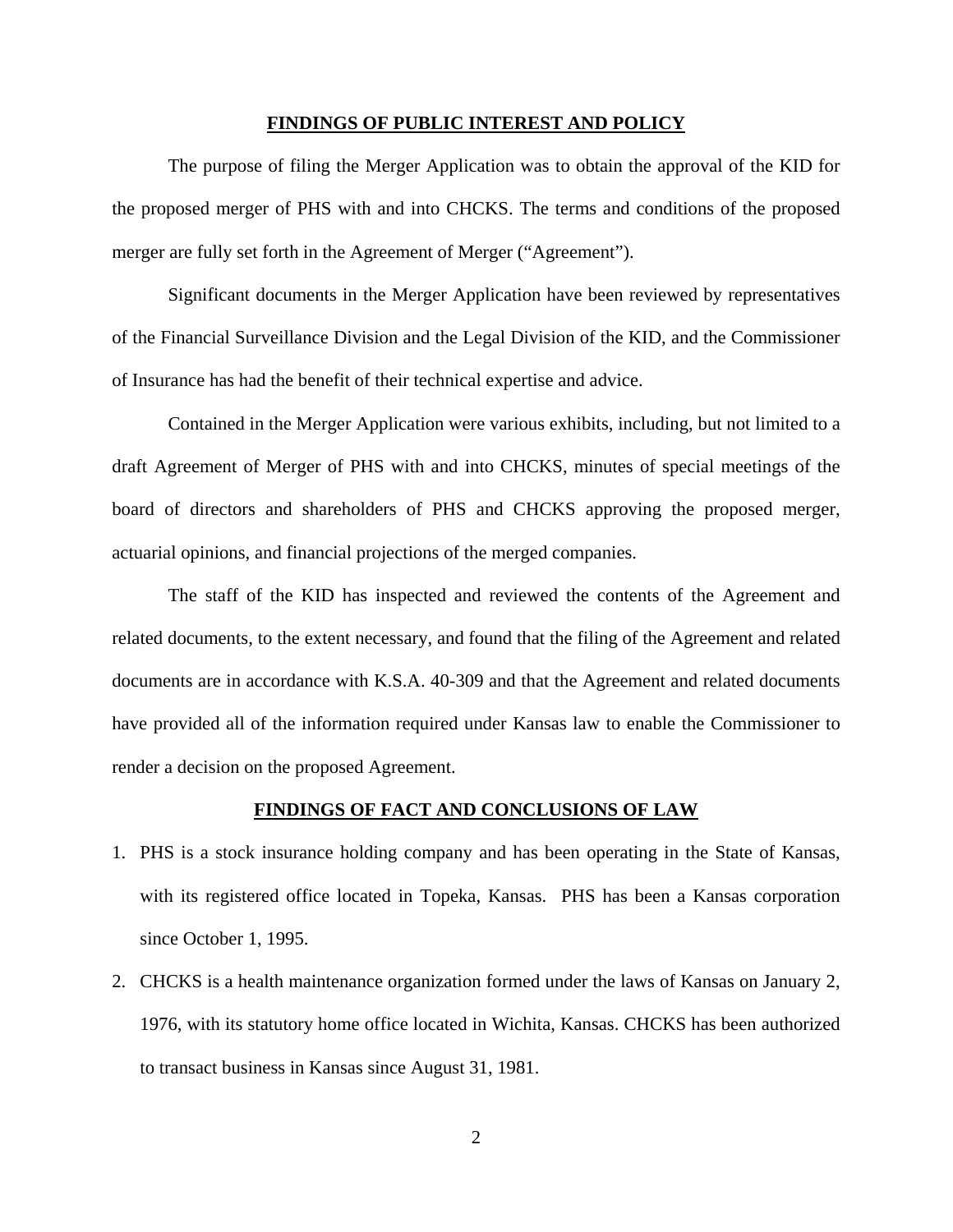- 3. The Agreement and related documents establish that CHCKS is exempt from filing a Form A, as required under K.S.A. 40-3304, because the merger of PHS with and into CHCKS does not have the purpose, or effect, of changing or influencing control of CHCKS inasmuch as both PHS and CHCKS are wholly owned by Coventry Health Care, Inc., which will continue after the merger to own 100% of the issued and outstanding stock of CHCKS, the surviving company.
- 4. Pursuant to K.S.A. 40-309, an insurance company of this state may merge with any other company of any other state engaged in like business and having similar corporate powers. The merger application material provides evidence that PHS and CHCKS are engaged in like business and have similar corporate powers.
- 5. Pursuant to K.S.A. 40-309, on March 17, 2011, a resolution was adopted by the Board of Directors of CHCKS to effect the merger of PHS and CHCKS. On March 17, 2011, the shareholder of CHCKS approved a resolution of the proposed merger.
- 6. PHS and CHCKS filed an executed copy of the Agreement of Merger with the KID, dated March 17, 2011.
- 7. The Agreement is in compliance with the provisions of K.S.A. 40-309.
- 8. Contained in the Merger Application were all the necessary submitted materials to the KID in connection with the proposed merger.
- 9. On the effective date of the merger, CHCKS will assume and be responsible for all debts, obligations, claims and liabilities for which PHS is legally responsible and all assets of PHS will be transferred to CHCKS.
- 10. No evidence has been introduced to establish that the proposed merger of PHS with and into CHCKS would be injurious to or prejudice the interests of the policyholders and creditors.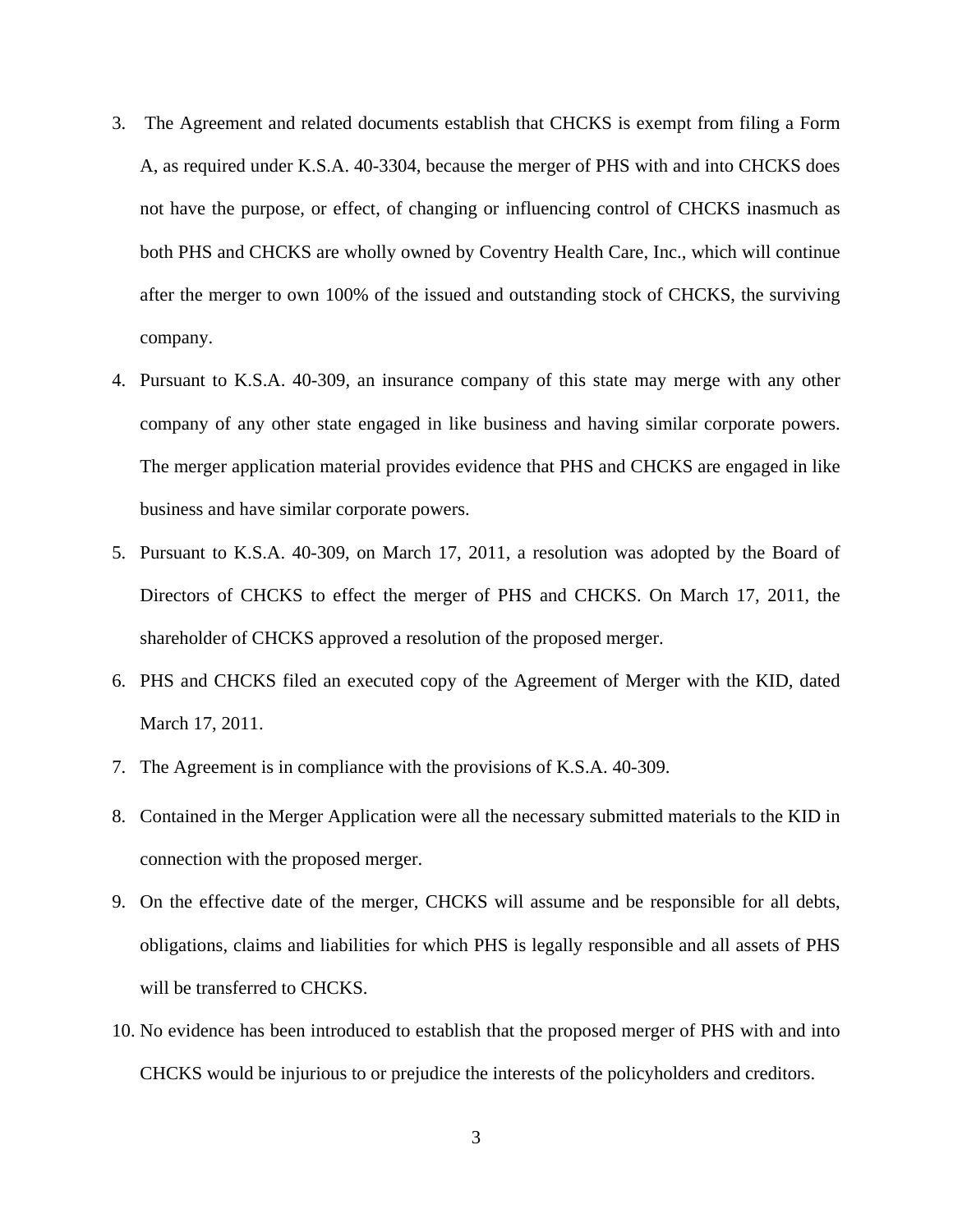11. No evidence has been introduced to establish that the proposed merger of PHS with and into CHCKS will be hazardous or prejudicial to the insurance-buying public.

#### **IT IS THEREFORE ORDERED BY THE COMMISSIONER OF INSURANCE THAT:**

- 1. The merger between PHS with and into CHCKS is hereby approved pursuant to K.S.A. 40- 309 provided that within sixty days of the date of this Order, the merger is effected and all appropriate closing documents are executed and filed with the KID.
- 2. CHCKS shall be exempt from the application of the formal filing and approval requirements of K.S.A. 40-3304 as it may be deemed to apply to the merger of PHS with and into CHCKS.
- 3. In conjunction with this Order, the Kansas Certificate of Authority of CHCKS shall remain unchanged subsequent to the merger.
- 4. Any applicable regulatory requirements to properly record the of PHS as a corporation in the State of Kansas should be executed.
- 5. The Commissioner of Insurance retains jurisdiction over the subject matter of this proceeding and over the parties for the purpose of entering such Orders as may be deemed necessary and appropriate.

#### **NOTICE OF RIGHTS**

CHCKS is entitled to a hearing pursuant to K.S.A. 77-537, the Kansas Administrative Procedure Act. If CHCKS desires a hearing, the Company must file a written request for a hearing with:

Zachary J.C. Anshutz, General Counsel Kansas Insurance Department 420 S.W.  $9^{th}$  Street Topeka, Kansas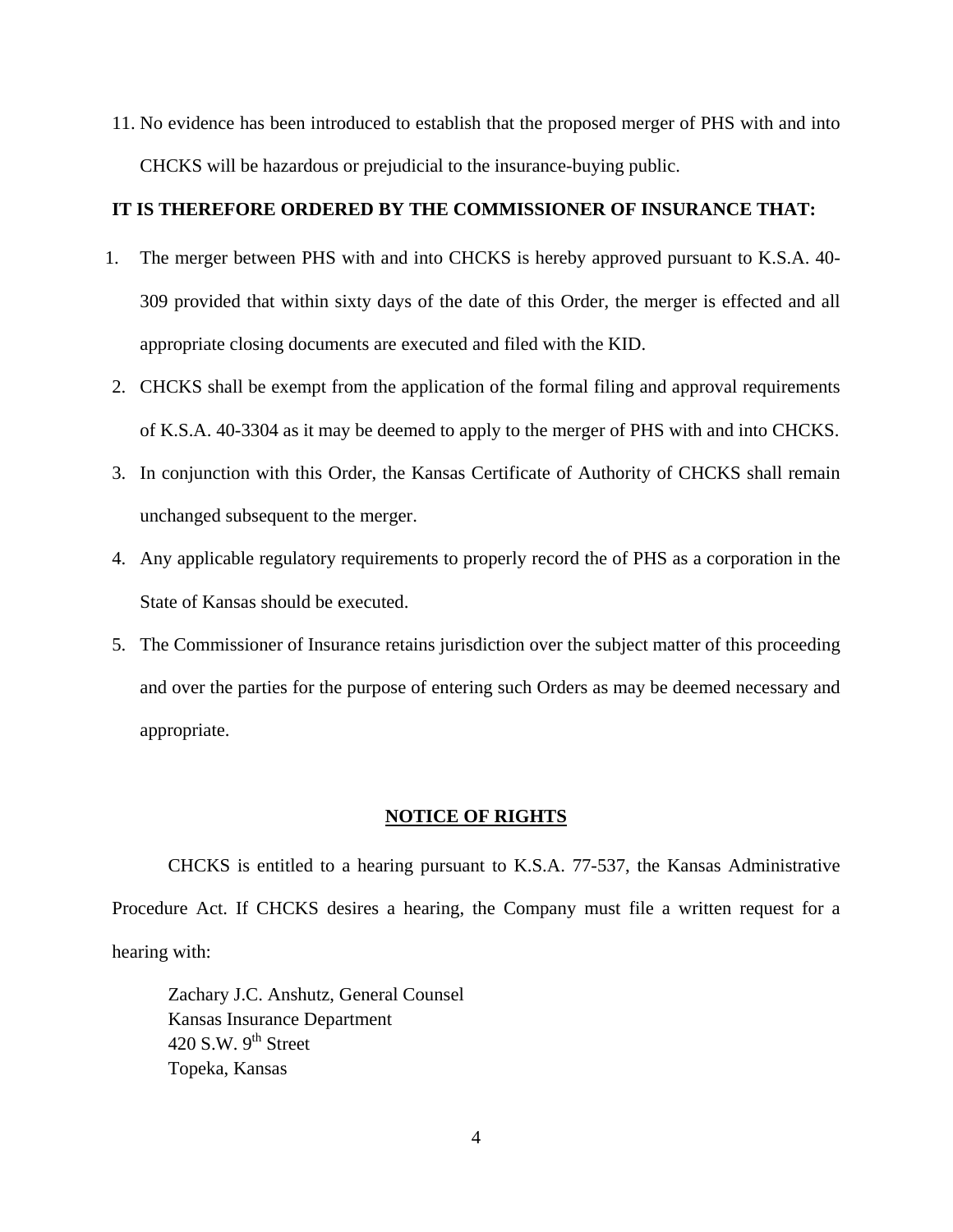This request must be filed within fifteen (15) days from the date of service of this Order. If CHCKS requests a hearing, the Kansas Insurance Department will notify the Company of the time and place of the hearing and information on the procedures, right of representation, and other rights of parties relating to the conduct of the hearing, before commencement of the same.

If a hearing is not requested in the time and manner stated above, the Order shall become effective as a Final Order upon the expiration of time for requesting a hearing, pursuant to K.S.A. 77-613. In the event that CHCKS files a petition for judicial review, pursuant to K.S.A. 77-613(e), the agency officer to be served on behalf of the Kansas Insurance Department is:

Zachary J.C. Anshutz, General Counsel Kansas Insurance Department 420 S.W.  $9<sup>th</sup>$  Street Topeka, Kansas 66612

## **IT IS SO ORDERED THIS 31ST DAY OF MARCH, 2011 IN THE CITY OF TOPEKA, COUNTY OF SHAWNEE, STATE OF KANSAS.**



 $\angle$ s/ Sandy Praeger $\angle$ Sandy Praeger Commissioner of Insurance

 $\angle$ s/ Zachary J.C. Anshutz $\angle$  Zachary J.C. Anshutz General Counsel